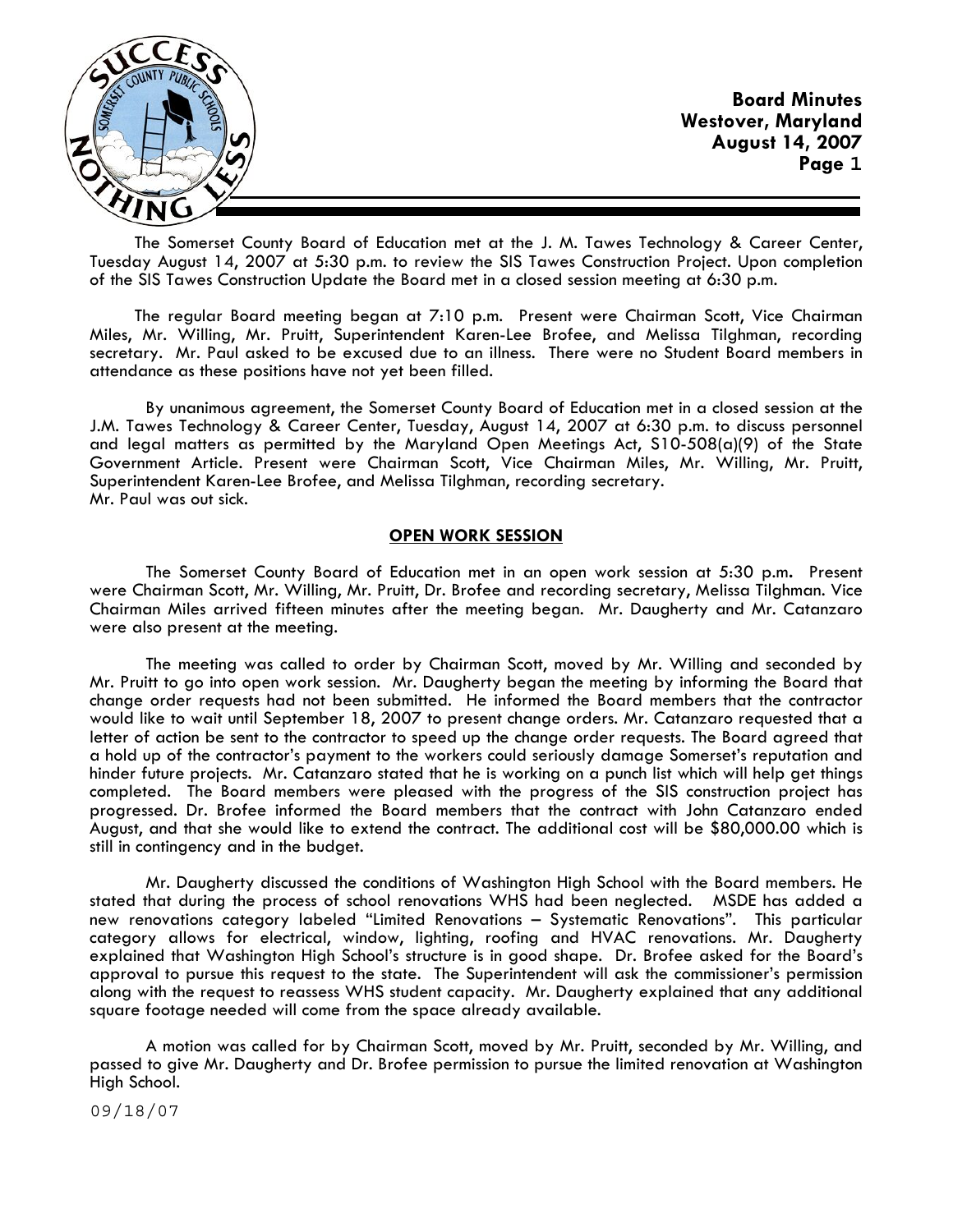# **REGULAR SESSION AGENDA**

# **1. Call to Order**

The meeting was called to order by Chairman Scott at 7:10 p.m.

# **2. Roll Call**

The roll was called by Melissa Tilghman indicating that four Board members and the Superintendent were present. Chairman Scott announced that Mr. Paul asked to be excused due to illness. The Student Board Members' positions remain vacant.

## **3. Declaration of Quorum**

Chairman Scott declared a quorum to be present.

## **4. Pledge of Allegiance**

Chairman Scott led the Board in the Pledge of Allegiance.

## **5. Approval of Minutes**

 A motion was called for by Chairman Scott, moved by Mr. Willing and seconded by Mr. Pruitt to approve the minutes of June 19, 2007. The vote was unanimous.

## **6. Adoption of Agenda**

 Dr. Brofee asked to table 11–A1, Change order approvals for Somerset Intermediate School. A motion was called for by Chairman Scott, moved by Mr. Willing and seconded by Mr. Pruitt to adopt the agenda with the amended request. The vote was unanimous with all four present Board members in agreement.

## **7. Public Participation**

There was no public participation.

## **8. Student Board Members' Report and Recognition of Service**

There were no Student Board Members' Reports. Dr. Brofee made a request to the media to announce and publicize the vacancy of the Student Board Member positions.

# **9. Gear Up**

Ms. Johnson provided highlights on the Gear Up Program beginning with the success of Camp STEM, an ongoing UMES camp. Britany Curo and Kate Austin were two students involved in this experience. Kate attended the summer camp at UMES for Fine Arts. She thanked Ms. Johnson for the opportunity to attend. Britany Curo spoke briefly to the Board with highlights from the sailing camp.

The Somer's Cove Yacht Club presented Ms. Johnson with a plaque for her exemplary partnership.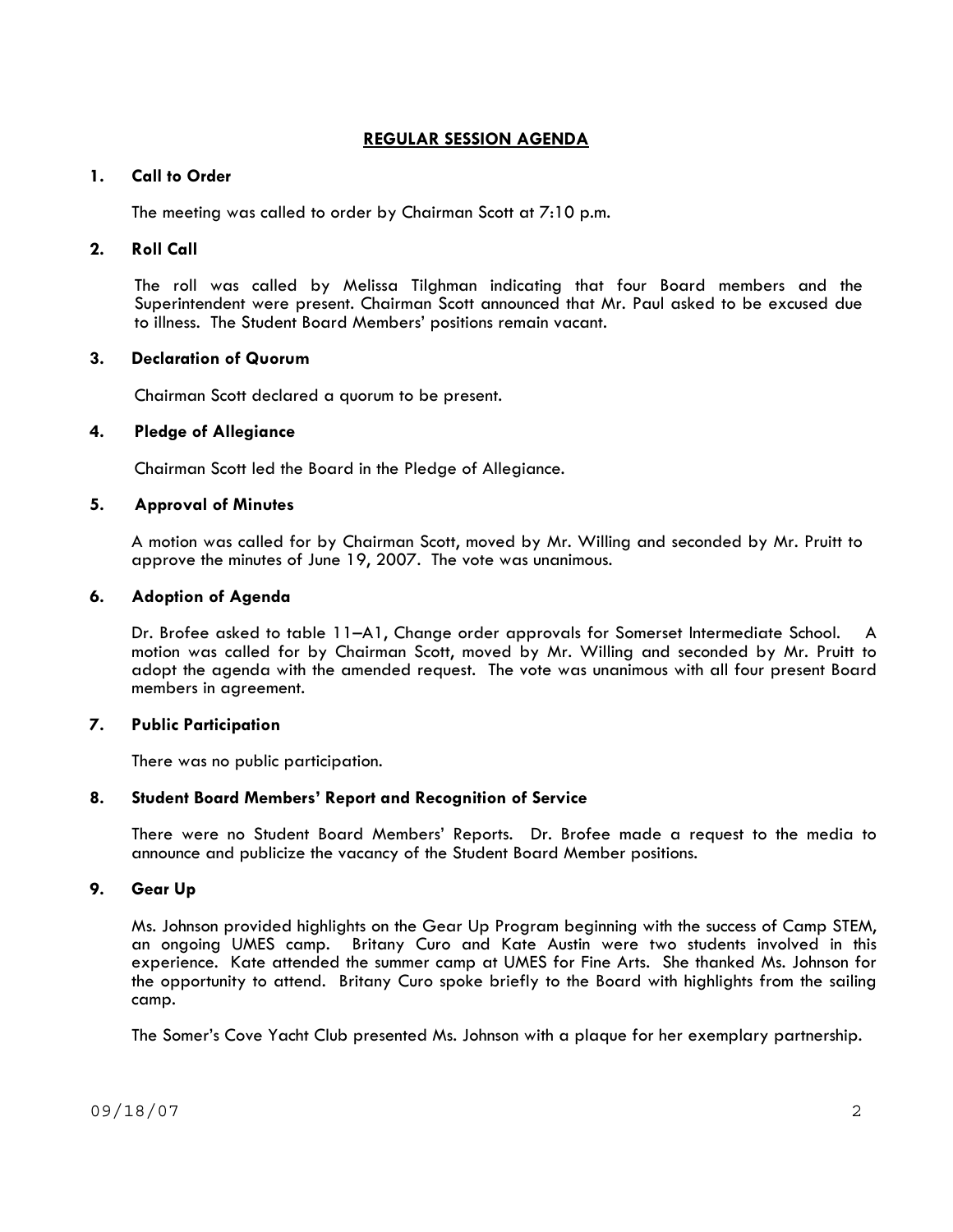### **10. Summer Program Attendance Results**

Ms. Carter presented an attendance and expenditure report on grants the summer reading grants. Mrs. Forbush and teachers were thanked for all their help.

### **OLD BUSINESS**

### **11. Facilities and Transportation**

Dr. Brofee requested at the beginning of the meeting that Change Order Approvals for Somerset Intermediate be tabled until the next Board meeting. The request was approved by all four Board members in attendance.

The board announced the results from the telephone poll that was conducted on July 28, 2007 regarding the opening and move to Marion Sarah Peyton school. The expenditure request to reopen Marion Sarah Peyton was approved with all Board members voting unanimously.

#### **Policies**

Upon the recommendation of the Superintendent Mr. Pruitt moved and Mr. Willing seconded to approve revised policy #100-13, Board of Education Meetings Administrative Policies.

A motion was called for by Chairman Scott, moved by Mr. Miles and seconded by Mr. Pruitt to approve revised Policy #600-7, Student Attendance. At the Elementary/Intermediate level a student is counted present for ½ day if in attendance at least two (2) hours but not more than four (4) hours of the school day. A student is counted present for a full day if in attendance for four (4) or more hours of the school day. At the High School/Academy grade level a student is counted present for a full period if in attendance for more than  $\frac{1}{2}$  of the class period. Revisions to this policy also eliminates the use of "Make Up Time". The vote was unanimous with all four Board members in attendance.

 Upon recommendation of the Superintendent Mr. Miles moved and Mr. Pruitt seconded to approve revised policy #700-53, SRO Policy. The policy explains that SRO Intervention authority with principals in the schools will only be imposed if criminal activity is occurring. The school administration will be the leading authority in a disciplinary situation. The vote was unanimous with all four Board members in attendance.

## **Response to Parent Advisory Council Comments of 06/19/07**

Mr. Daugherty responded to the Parent Advisory Council's concerns from the June Board meeting. Parents were concerned about students arriving to school without teacher supervision upon their arrival. Mr. Daugherty explained that the buses are not bringing the children to school early, but the parents are taking them to school too early and the walkers are arriving before the teachers are supposed to be there. Mr. Daugherty's response to the second question concerning buses not giving students enough time to catch the bus was that students are socializing. This is the reason they are missing the bus. Parents were also concerned that students had to wait an additional  $\frac{1}{2}$ hour after school was out before the bus arrived to take them home. Mr. Daugherty stated the video cameras showed students had an approximate wait of seventeen minutes between the ending of the school day and getting on the bus.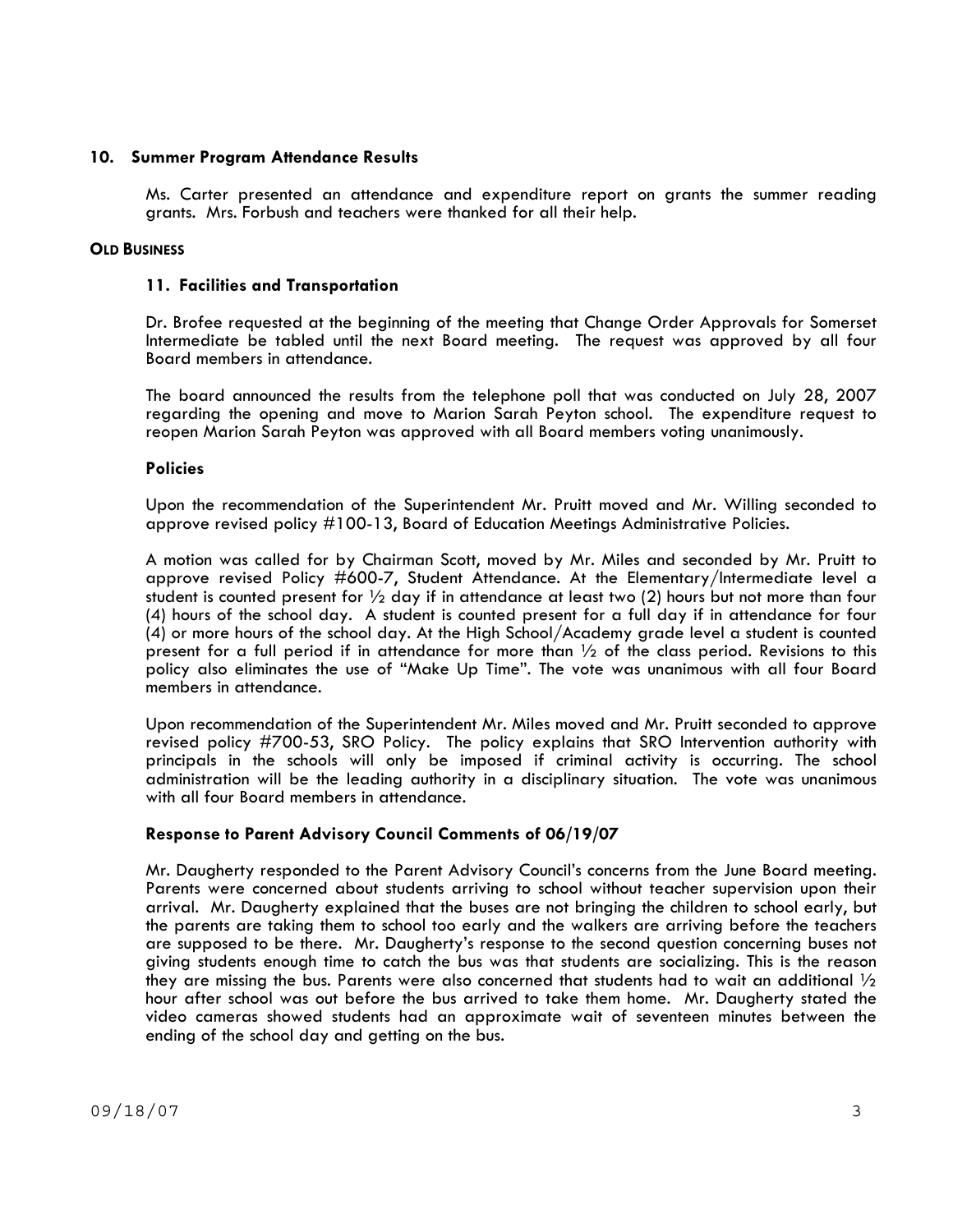Mr. Willing questioned if we were liable for students on the property. Mr. Miles stated that the bus issue relies on the responsibility of the students. He also asked the Public Relations department to promote the parents responsibility in dropping their kids off during school hours and not before.

#### **NEW BUSINESS**

### **12. Master Plan Progress Report: System Summary 2006-2007**

Dr. Brofee began discussing the first half of the Master Plan Progress Report Summary explaining the various parts of the Master Plan and how it is broken down. Groups collect data and complete progress documents to analyze what works and what doesn't. Mrs. Smoker took over the presentation and discussion by providing the Board with a presentation on the Master Plan, its purpose, and the information compiled. The schools are doing a better job in collecting data which has helped in compiling more factual information. Progress Reports show significant approval. Mrs. Smoker discussed the importance of collecting data accurately and correctly and note that more focus will be placed during 2007-2008 on efficient and accurate means of data collection and analysis.

#### **Policies**

Dr. Brofee presented revised policy #700-13, Work Schedule and Leave for Employees of Somerset County. Revisions made were 1) Resigning staff with five or more years may not accumulate more than 10 days of paid vacation and 2) Retirees can be paid for up to 25 days of vacation. The Superintendent requests the Board's review and study of this policy for a vote at next month's Board meeting.

#### **Facilities and Transportation**

A motion was called for by Chairman Scott, move by Mr. Willing, and seconded by Mr. Miles to approve Mr. Daugherty's request to approve the Food Service Contracts for the 2007-2008 School year. The vote was unanimous.

#### **Human Resources Report**

Upon recommendation of the Superintendent it was moved by Mr. Willing, seconded by Mr. Pruitt and passed to approve the following personnel actions: **Retirees** – Mary Susan Carey; **Resignation**s – Mary Jane Ward, Matthew Rosati, Rachel Illari, Sheila Mapp, Tishara Collins, Willie Giddens, James Fedderman, Amanda Carrick, and George Parker III; **New Hires**: Nicole Andrews, Melvin Armstrong, Scott Baker, Kelly Bond, Megan Carey, Jessica Brittingham, Jennifer Czawakiel, Emily Ewald, George Holmes, Linda Kinhart, Amanda Lankford, Gregg Lee, Maria Poole, Michael Tremper, Patricia West-Smith, Dr. Lloyd Tyler, Edward Bedsworth, Lorie Tull, Frank DelPiano, Ryan Bell, Christine Abrams, Christina Broyles, Jessica Hickman, Connie Taylor, Edward Weeast, Phyllis Gaines, Christina Gunter, Patricia Simpson, Benita Tilghman, Rhonda Powell, Henry Ward, Donte Johnson, Susan Marsh, Barbara Hicks, and Verna Corbin.

The Board requested Mr. Lawson to provide an annual summary of the Human Resources Report at the next Board meeting.

#### **Out of State Travel**

There was no Out-of-State Travel to report this month.